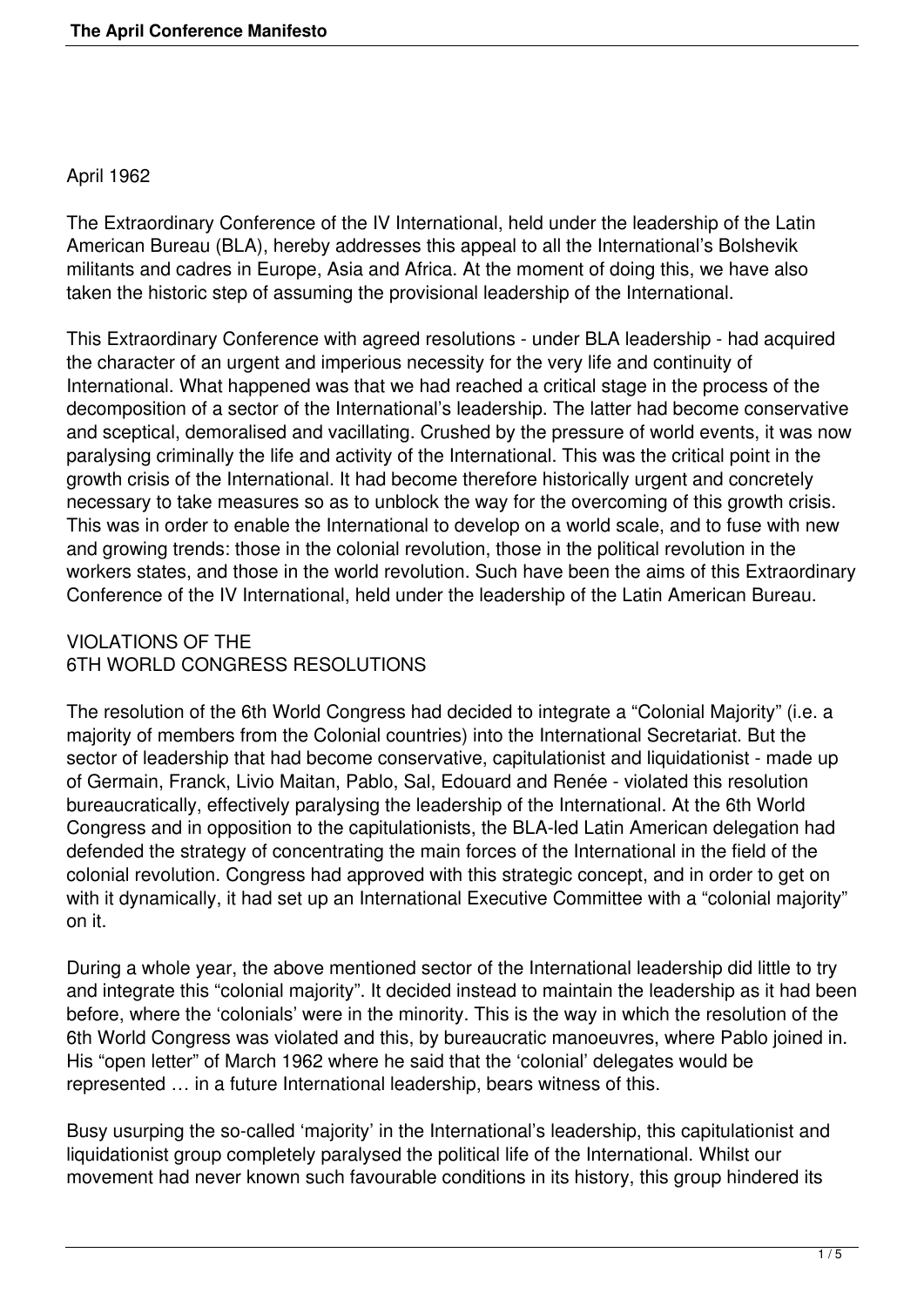development and made even worse the growth crisis the International had been undergoing since its 6th World Congress.

THE LATIN AMERICAN BUREAU ASSUMES THE REVOLUTIONARY ACTIVITY OF THE INTERNATIONAL

As this sector of the International leadership was producing only silence about the fundamental world problems, the BLA had to bring out its own pronouncements, keeping alive the International's directives, and taking the resolutions necessary to maintain and continue action.

The BLA adopted resolutions on key questions, such as:

· The Evian Accords between the RPGA (Revolutionary Provisional Government in Algeria) and France

- · The Sino-Soviet Disagreement
- · Atomic War and the USSR's Nuclear Tests
- · The Threats of Yankee Imperialism against the Cuban Workers State
- · Escalante's Expulsion from the Chilean Communist Party
- · The 22nd Congress of the CPSU (Communist Party )

In each case, the BLA maintained the International's revolutionary concepts of Marxism. This liquidationist group prevented the International from intervening on the fundamental issues; and when it acted, it was in the most evident spirit of capitulation – as in the case of the 22nd Congress (mentioned above). It abandoned the intransigent line of the revolutionary struggle to bring down imperialism in the course of a process of the final settlement of accounts, inevitably to be accomplished through the atomic war, followed by the world triumph of the proletarian revolution. The capitulationists advanced the positions they had already hinted at in the 6th World Congress, like what they termed the 'nuclear holocaust' or the condemnation of the USSR's nuclear tests. Pablo went as far as to publicly oppose the right of the Workers States to organise their own defence against imperialism that was preparing for atomic war.

One of the main themes raised by the Extraordinary Conference was: the Bolshevik of today is the one who gets ready for the final settlement of accounts capitalism throws up by means of its atomic war against the world socialist revolution and the Workers States. The group made up of Germain, Franck and Pablo entirely caved-in on this fundamental point. It took on board the sense of panic that gripped petty bourgeois public opinion when war loomed. This group denied the USSR its right, as a Workers State, to make its own nuclear tests and shore up its defences against atomic war – denying, of course, the right of the Workers State to attack imperialism first.

On this capital matter of changing the international balance of forces, the Extraordinary Conference approved unanimously the Resolution on International Policy and a Manifesto of the First of May, which clearly outline the strategy of the IV International in the face of nuclear war.

The capitulationists felt disheartened by unrolling events and gutted by the perspective of a final settlement of accounts. They had lost confidence in the Communist future. They abandoned the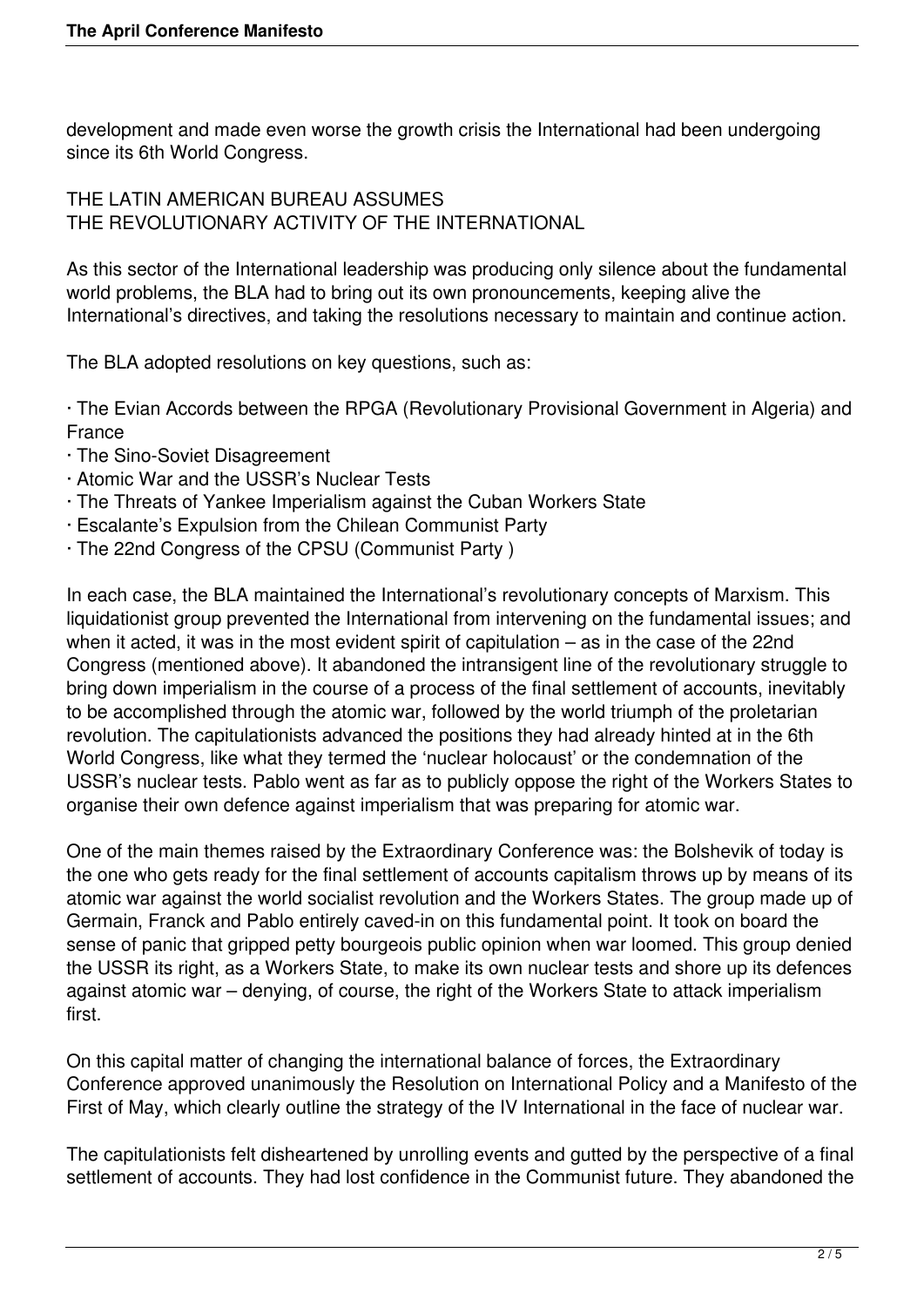Bolshevik principles on the plane of organisation, where they started developing a hybrid and eclectic concept regarding the organisation of the Party, and that of militant life.

This group then sought an ally in the old Ceylonese section of the International – section which had been separated in Ceylon from the International, for the support it had given to the Bandaranaike's bourgeois government. Today, this group acknowledges that small are the divergences between it and the SWP (Socialist Workers Party of the United States) - an organisation that has nothing to do with Trotskyism, or even with Marxism. The capitulationists are the same who quite paralysed the International leadership when they decreed "the dissolution of the BLA", even though the BLA had been the most active and mature of our organisation, the most conscious part even. Having cast off from the International Executive Committee the comrades Luis, Ortiz, Lucero and Miranda, they went on to recognise as a section of the International the Germain's group who had betrayed the heroic Belgian strike (General Strike of 1960-1961)! We do not consider that there is any such thing as a section of the IV International in Belgium!

The matter of the Bolshevik conception of the Party had been at the centre of the divergences during the 6th World Congress. We must build Bolshevik sections in Belgium and in Europe. We must build a Bolshevik International in Europe, in Asia and in Africa: the IV International. It is urgent to take on this historic task. The precipitation of events and the rise of the world revolution demand it.

# TODAY, THE REVOLUTIONARY ROAD IS TROTSKYIST

Comrades,

The colonial masses are either already triumphant, or they are preparing to triumph and make new Workers States. Millions of exploited people are joining revolutionary action in a profound spirit of victory. In the Workers States - starting with the USSR - immense forces are feeding the expansion of political revolution; and the latter, together with the forces of the colonial revolution, are leaving their marks – and will leave even more - in the arena of the metropolitan countries of Europe and in the United States. Effects of this can already be felt strong and vigorous in France, Italy, Portugal and Spain.

In one way or the other, Trotskyism is present in each of these processes. The masses clamour for the organised activity of the IV International because they require it more and more. And it is in such a situation that the capitulators and liquidationists choose to relay back to our movement the petty bourgeois, and bourgeois, feeling of atomic terror! The ideological and political line they favour cannot be reconciled with that of the International. On top of being incapable of displaying continuity in thought or action, they adopt an arrogant attitude which underscores their contempt for the revolutionary mass movement in the backward countries. Such is the sense of Pablo's "open letter" about which the Extraordinary Conference passed a special resolution. The same conclusion goes for their decision to dissolve the BLA and suspend from the International's leadership the cadres of the 'colonial minority', cadres who always fought to keep the International alive and running.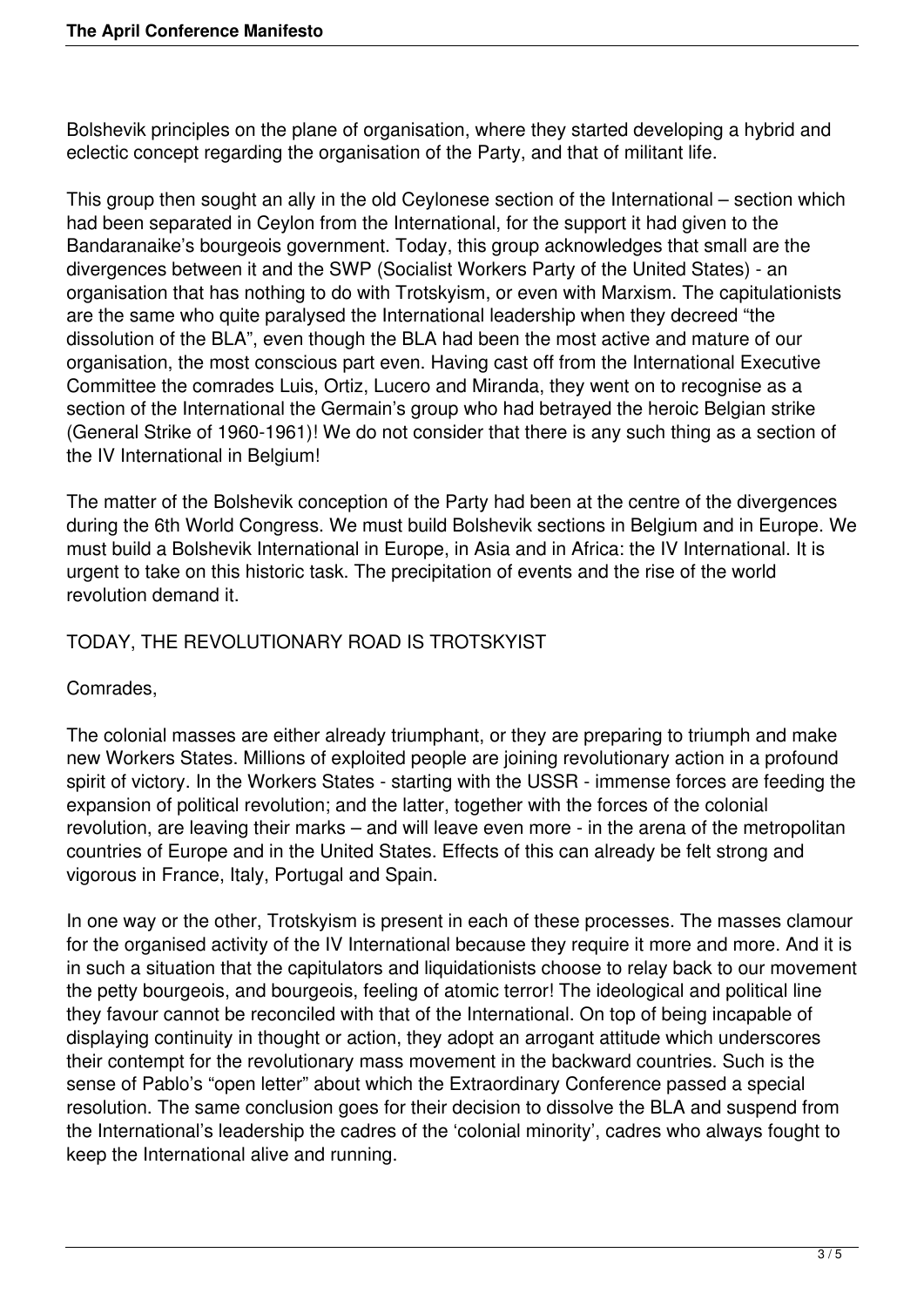Those who cannot accept the building of true Bolshevik parties and will not organise their lives around Bolshevik notions, find each other dumped by the road side. This is an animated and dynamic stage in the process of the world permanent revolution. The revolutionary leaderships and cadres who understand politically but who cannot organise the action of the masses or fuse with them, cannot have any concrete support: they stand on sand and will surely fall.

#### IMPULSION AND FORCE OF THE FOURTH INTERNATIONAL

This Extraordinary Conference of the IV International, realised under the leadership of the BLA, took the historic resolution to set itself up as the International's provisional leadership - up until the Extraordinary World Congress that it will soon call for. Our Conference is profoundly convinced that this decision corresponds to an objective reading of the world process and to the necessity of guaranteeing the continuity of the IV International.

The Extraordinary Conference supports itself on our movement in Latin America, movement that gains daily more positions and forces because it coincides with the revolutionary masses. During the last few months, there have been important advances made in Peru, Argentina and Chile. In Brazil, in Uruguay, Mexico and Cuba, Trotskyism has known an important development and in the Dominican Republic, the bases for a section have been put in place.

We have no doubt that by audacious and resolute action to organise the activity of the working class in Asia, Africa and Europe; an action grounded both in theoretical and political consciousness and tempered by the will to struggle for power, the International will soon have the ability to share with, or lead, other tendencies of the mass revolutionary process; thus merging with the most forward, the most politicised and those most decided to advance.

Comrades, it is with conviction in mind that we have decided to maintain live and dynamic the action of the International. We do no more in this than continue the struggle we conducted since our origins in the cause of the Bolshevik development and maturing of the International. The way to overcome our growth crisis is to fuse with the mass movement in each country by positioning resolutely the best of our forces in the process of the colonial revolution. Latin America is an obvious place as epicentre of world colonial revolution and where we can put ourselves at the head of the masses and of the revolution.

# CONVOCATION TO THE 7TH WORLD CONGRESS

It is with this conviction in mind that we are going to call an Extraordinary World Congress. It will be open to the cadres of all the sections of the International. In launching this appeal, we mean to encourage all the cadres and militants of the IV International in Europe, in Asia and Africa, to increase the revolutionary and militant action of the International on those continents.

We encourage them to do battle against the liquidationists in preparation for their participation in this World Congress. It is necessary to come out in support of a firm resolution in support of the invincible thrust of the IV International, the Latin American Trotskyist movement, the BLA and the provisional leadership of the International.